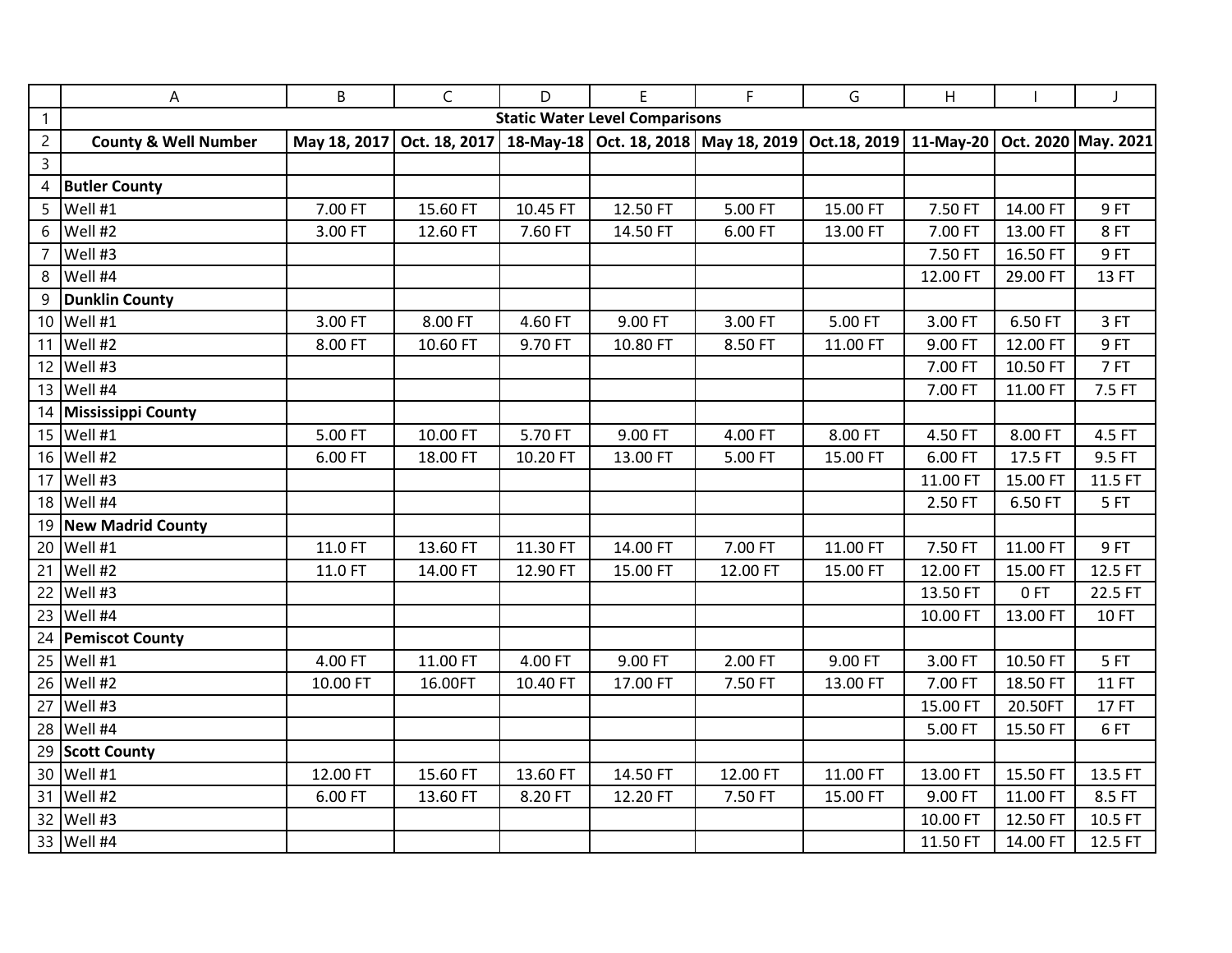|    | A                         | B        |           | D        |            |          | G        | H.       |          |         |
|----|---------------------------|----------|-----------|----------|------------|----------|----------|----------|----------|---------|
|    | 34 Stoddard County        |          |           |          |            |          |          |          |          |         |
|    | 35 Well #1                | 4.00 FT  | 11.00 FT  | 6.90 FT  | 11.00 FT   | 4.00 FT  | 11.00 FT | 4.00 FT  | 10.00 FT | 5FT     |
|    | 36 Well #2                | 9.00 FT  | 25.00FT   | 21.20 FT | 25.00 FT   | 15.00FT  | 24.00 FT | 18.50 FT | 25.00 FT | 17 FT   |
|    | 37 Well #3                |          |           |          |            |          |          | 9.00 FT  | 9.00 FT  | 6.5 FT  |
|    | 38 Well #4                |          |           |          |            |          |          | 6.00 FT  | 8.50 FT  | 7FT     |
| 39 | <b>River Stages</b>       |          |           |          |            |          |          |          |          |         |
|    | 40 St. Francis at Fisk    | 18.00 FT | $-1.92FT$ | 3.20 FT  | $-1.35$ FT | 11.26 FT | 0.65 FT  | 5.75 FT  | 1.66 FT  | 6.89 FT |
|    | 41 Black at Poplar Bluff  | 10.90 FT | $0.61$ FT | 3.50 FT  | 0.49 FT    | 10.88 FT | 1.340 FT | 5.07 FT  | 1.21 FT  | 5.14 FT |
|    | 42 Ohio at Cairio         | 41.90 FT | 21.31 FT  | 33.20 FT | 36.9 FT    | 44.50 FT | 30.30 FT | 43.40 FT | 15.30 FT | 28.6 FT |
|    | 43 Mississippi at Cape    |          | 22.63 FT  |          | 35.30 FT   | 42.42 FT | 35.40 FT | 31.00 FT | 12.40 FT | 23.8 FT |
|    | 44 Mississippi at NM      | 30.10 FT | 10.10 FT  | 22.30 FT | 25.30 FT   | 34.01 FT | 20.50 FT | 31.40 FT | 3.90 FT  | 18.8 FT |
|    | 45 Mississippi at C'ville | 30.45 FT | 13.03 FT  | 22.99 FT | 26.40 FT   | 34.24 FT | 22.13 FT | 32.00 FT | 6.90 FT  | 20.6 FT |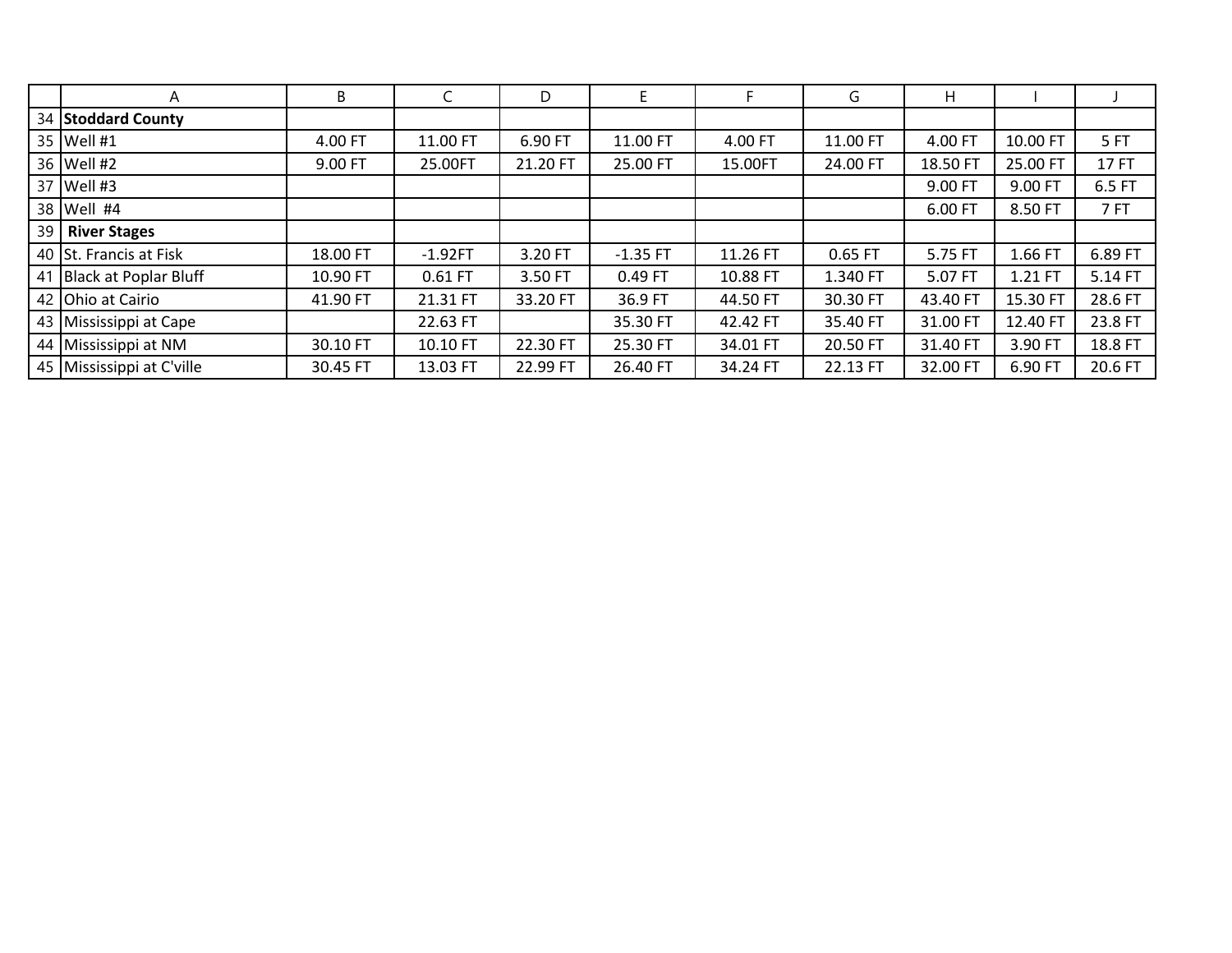|                          | Κ            | L                  |  |  |
|--------------------------|--------------|--------------------|--|--|
| 1                        |              |                    |  |  |
| $\overline{c}$           |              | Oct. 2021 May 2022 |  |  |
| 3                        |              |                    |  |  |
| $\overline{\mathcal{A}}$ |              |                    |  |  |
| $\overline{5}$           | 13.00 FT     | 6.0 FT             |  |  |
| 6                        | 13.50 FT     | 6.50 FT            |  |  |
| $\overline{7}$           | 17.00 FT     | 7.50 FT            |  |  |
| 8                        | 30.00 FT     | 15.0 FT            |  |  |
| 9                        |              |                    |  |  |
| 10                       | 6.50 FT      | 3.0 FT             |  |  |
| 11                       | 12.00 FT     | 9.50 FT            |  |  |
| 12                       | 10.00 FT     | 6.50 FT            |  |  |
| 13                       | 11.00 FT     | 7.0 FT             |  |  |
| 14                       |              |                    |  |  |
| 15                       | 8.00 FT      | 4.0 FT             |  |  |
| 16                       | 17.50 FT     | 9.0 FT             |  |  |
| 17                       | 15.00 FT     | 12.0 FT            |  |  |
| 18                       | 7.50 FT      | 4.50 FT            |  |  |
| 19                       |              |                    |  |  |
| 20                       | 13.00 FT     | 9.50 FT            |  |  |
| 21                       | 14.50 FT     | 12.50 FT           |  |  |
| 22                       | 0 FT         | 13.0 FT            |  |  |
| 23                       | 13.00 FT     | 10.0 FT            |  |  |
| 24                       |              |                    |  |  |
| 25                       | 13.00 FT     | 5.0 FT             |  |  |
| 26                       | 18.00 FT     | 12.0 FT            |  |  |
| 27                       | 20.50 FT     | 16.0 FT            |  |  |
| 28                       | 16.50 FT     | 6.0 FT             |  |  |
| 29                       |              |                    |  |  |
| 30                       | 15.00 FT     | 13.0 FT            |  |  |
| 31                       | 12.00<br>FT  | 8.0 FT             |  |  |
| 32                       | 13.50<br>FT. | 10.0 FT            |  |  |
| 33                       | FT<br>13.50  | 12.0 FT            |  |  |